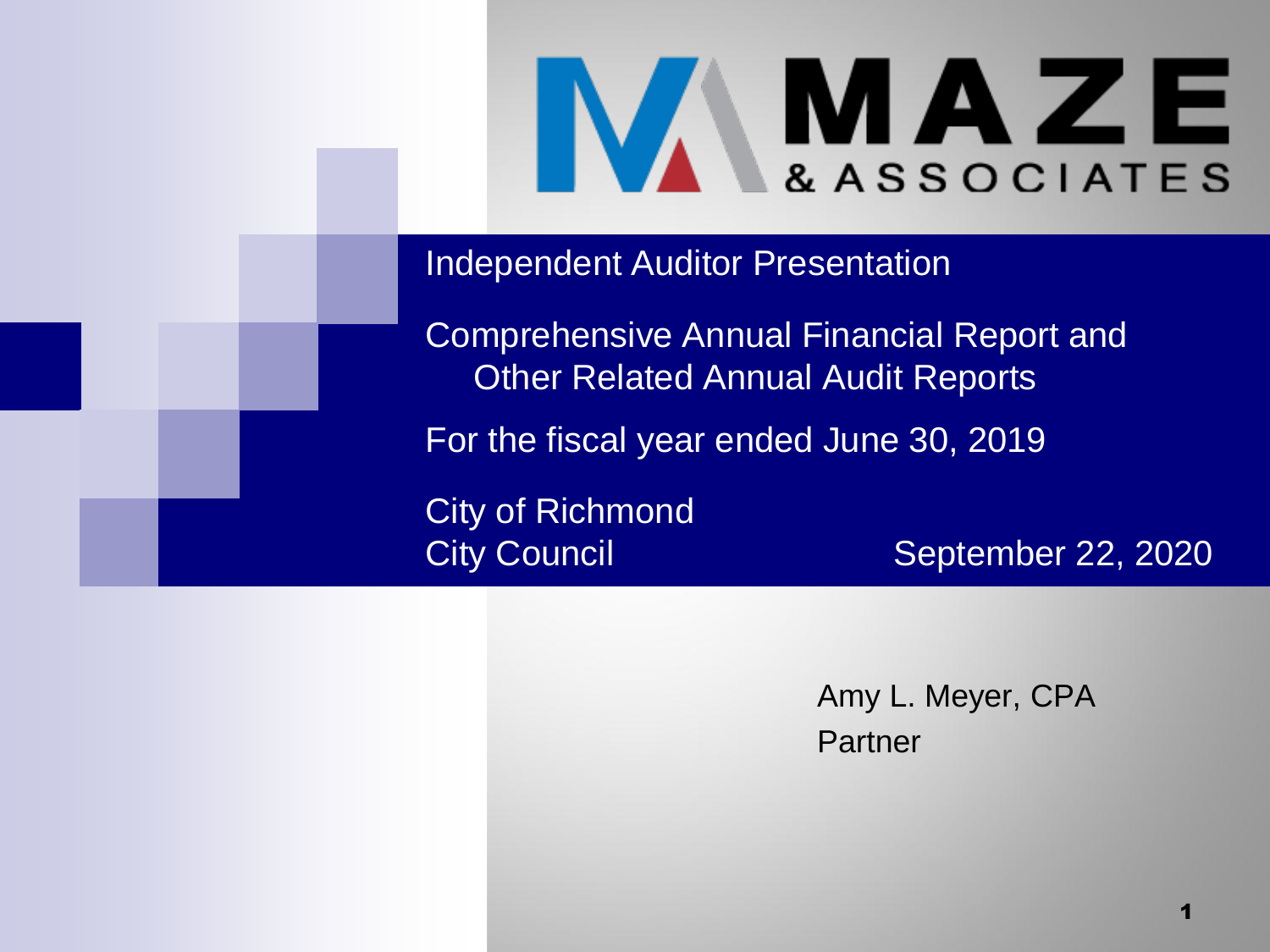#### **Annual Audit**

■ Maze and Associates – we are an independent CPA firm, independent from the City of Richmond.

**Audit was conducted in accordance with auditing** standards generally accepted in the United States of America and *Government Auditing Standards* issued by the Comptroller General of the United States of America.

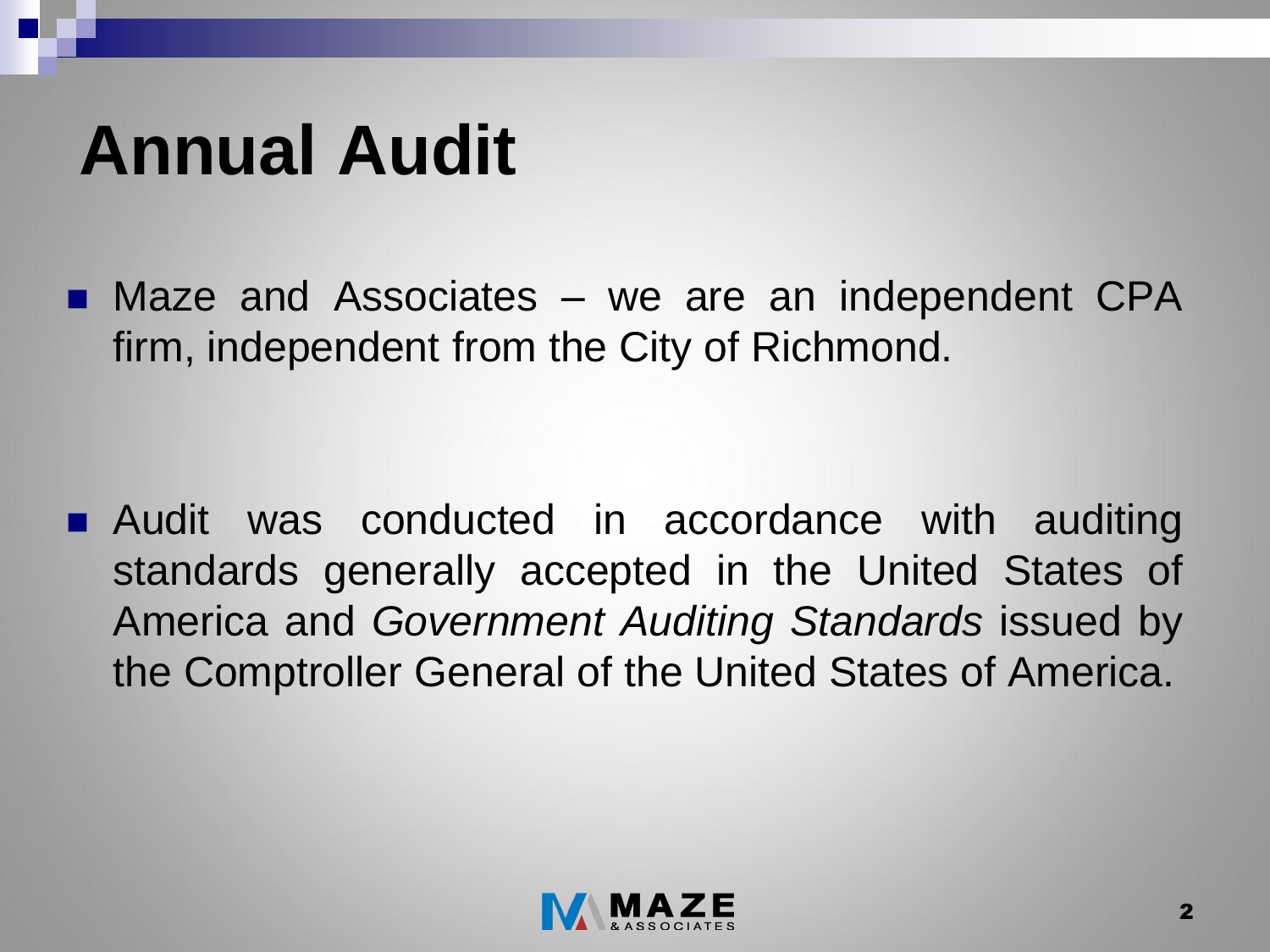### **We Audit**

■ City (Comprehensive Annual Financial Report)

- **Joint Powers Financing Authority** (component unit)
- Single Audit (federal award programs)
- Also engaged to audit Richmond Housing Authority (component unit) and its three discrete component units (*not complete)*

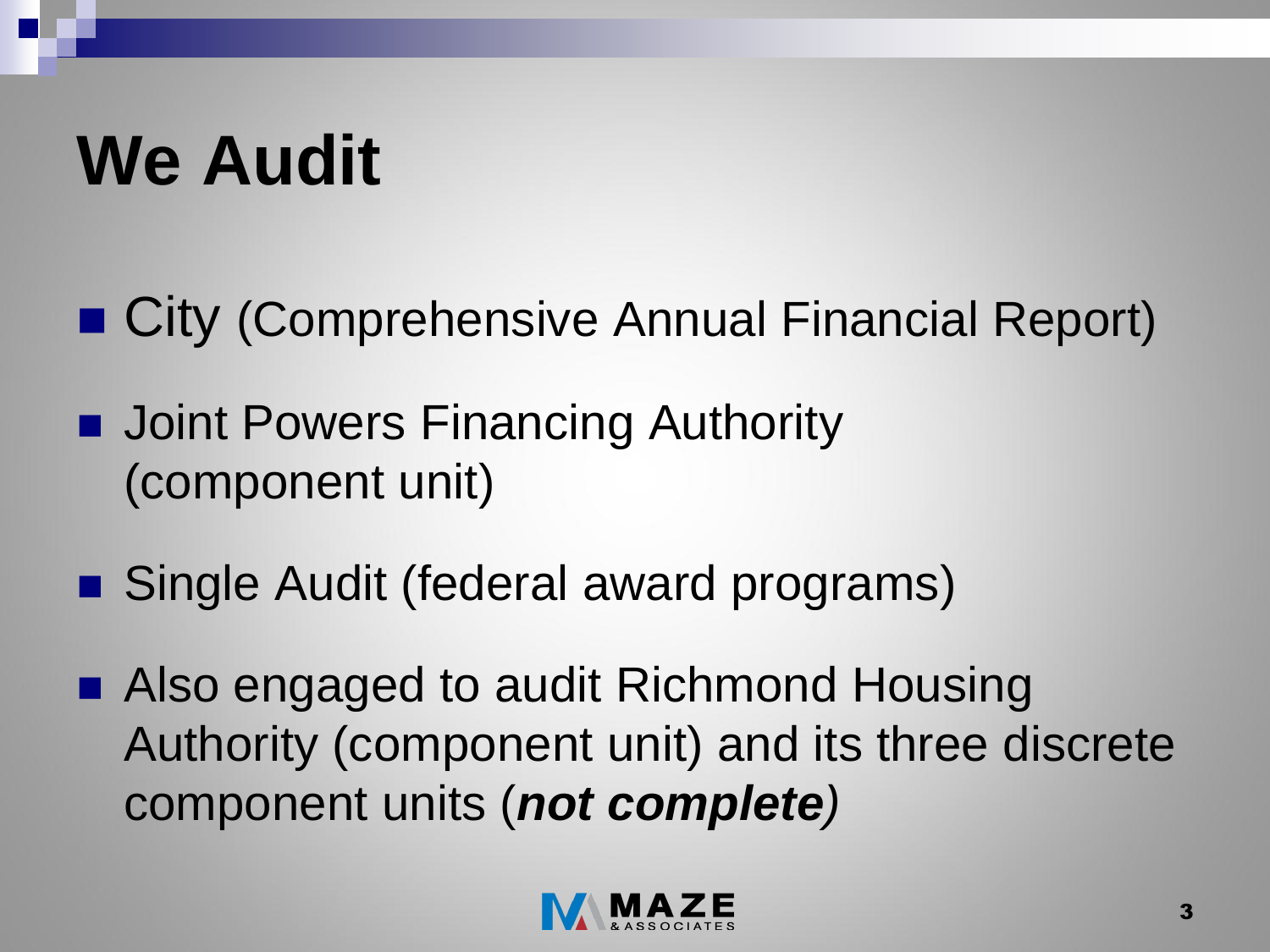- Independent Auditor's Report (pg 1 of CAFR)
	- □ Unmodified/clean opinions...fairly stated, in all material respects…in conformity with accounting principles generally accepted (GAAP) in the USA.
	- □Disclaimer of opinions...unable to obtain sufficient appropriate audit evidence to provide a basis for an audit opinion.
	- A summary of the opinions is included on the next slide

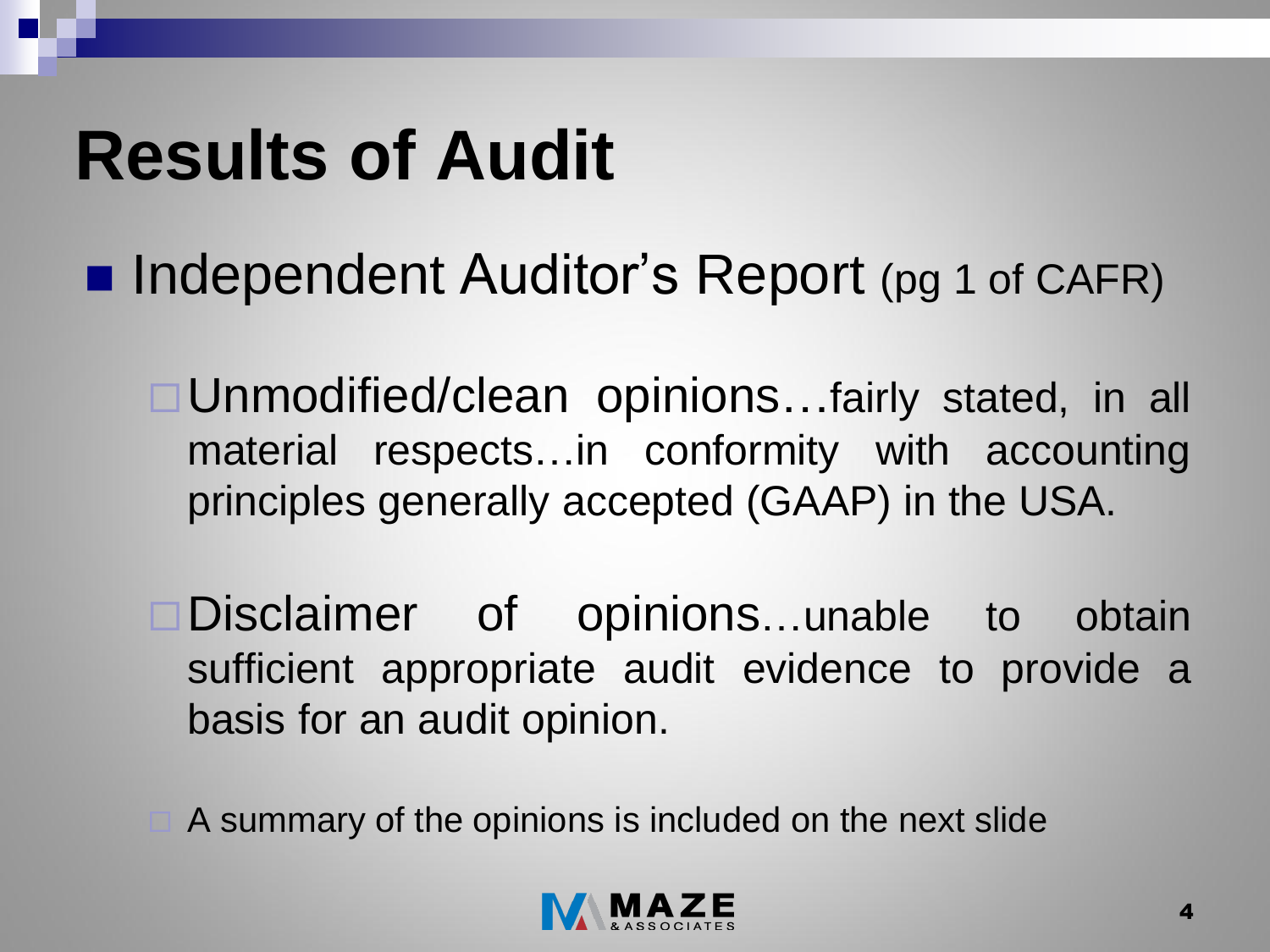#### ■ Independent Auditor's Report (Continued):

| Opinion Unit                                            | Type of Opinion |  |
|---------------------------------------------------------|-----------------|--|
| Governmental Activities                                 | Unmodified      |  |
| Business-Type Activities                                | Disclaimer      |  |
| Aggregate Discretely Presented Component Units          | Disclaimer      |  |
| General Fund                                            | Unmodified      |  |
| Community Development and Loan Programs Special Revenue | Unmodified      |  |
| Major Enterprise Funds:                                 |                 |  |
| Richmond Housing Authority                              | Disclaimer      |  |
| Port of Richmond                                        | Unmodified      |  |
| Municipal Sewer                                         | Unmodified      |  |
| Aggregate Remaining Fund Information                    | Unmodified      |  |

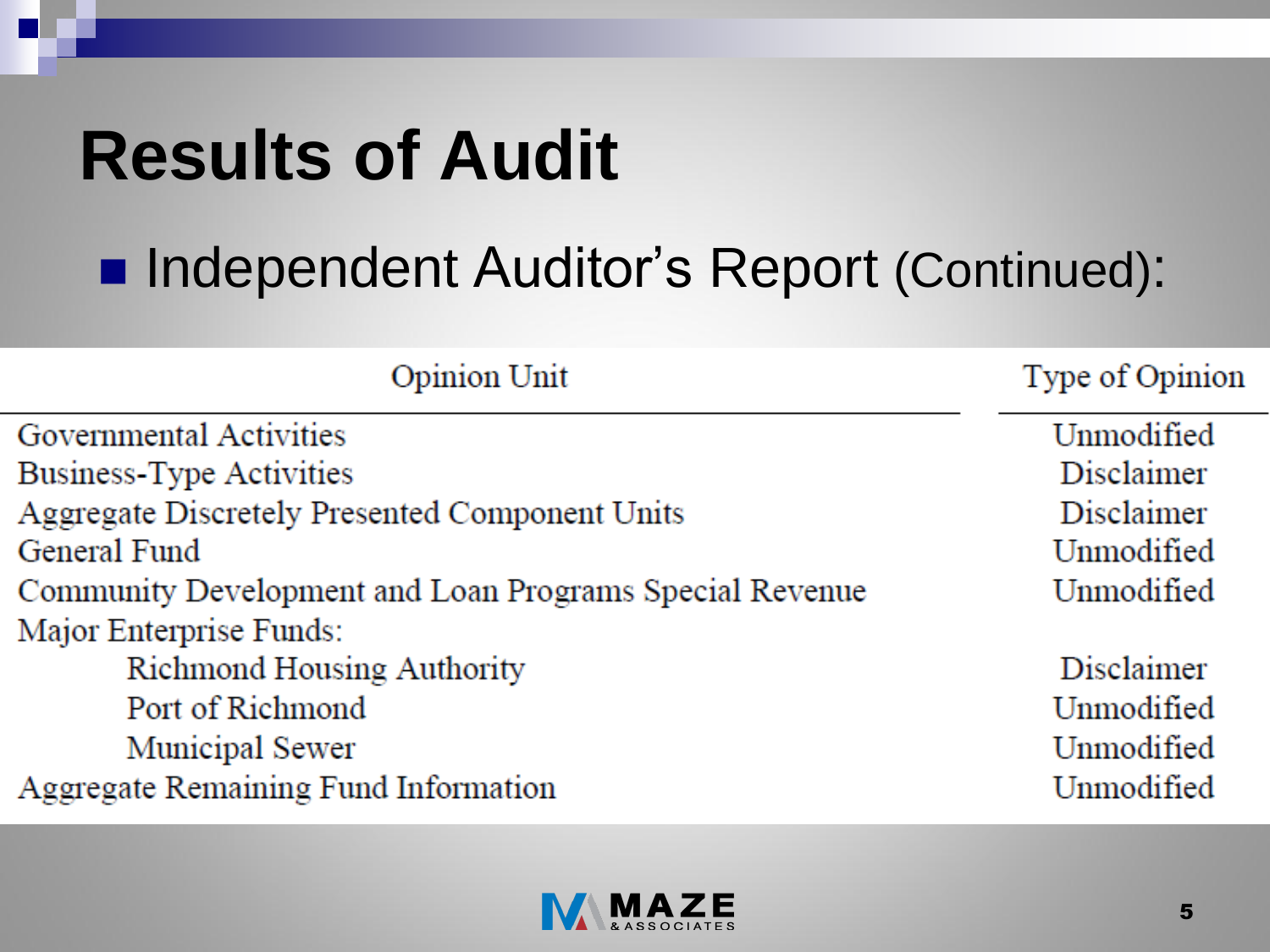■ Management's Discussion and Analysis (prepared by Finance Staff – pg 5 of CAFR)

□Discusses significant activity for the fiscal year

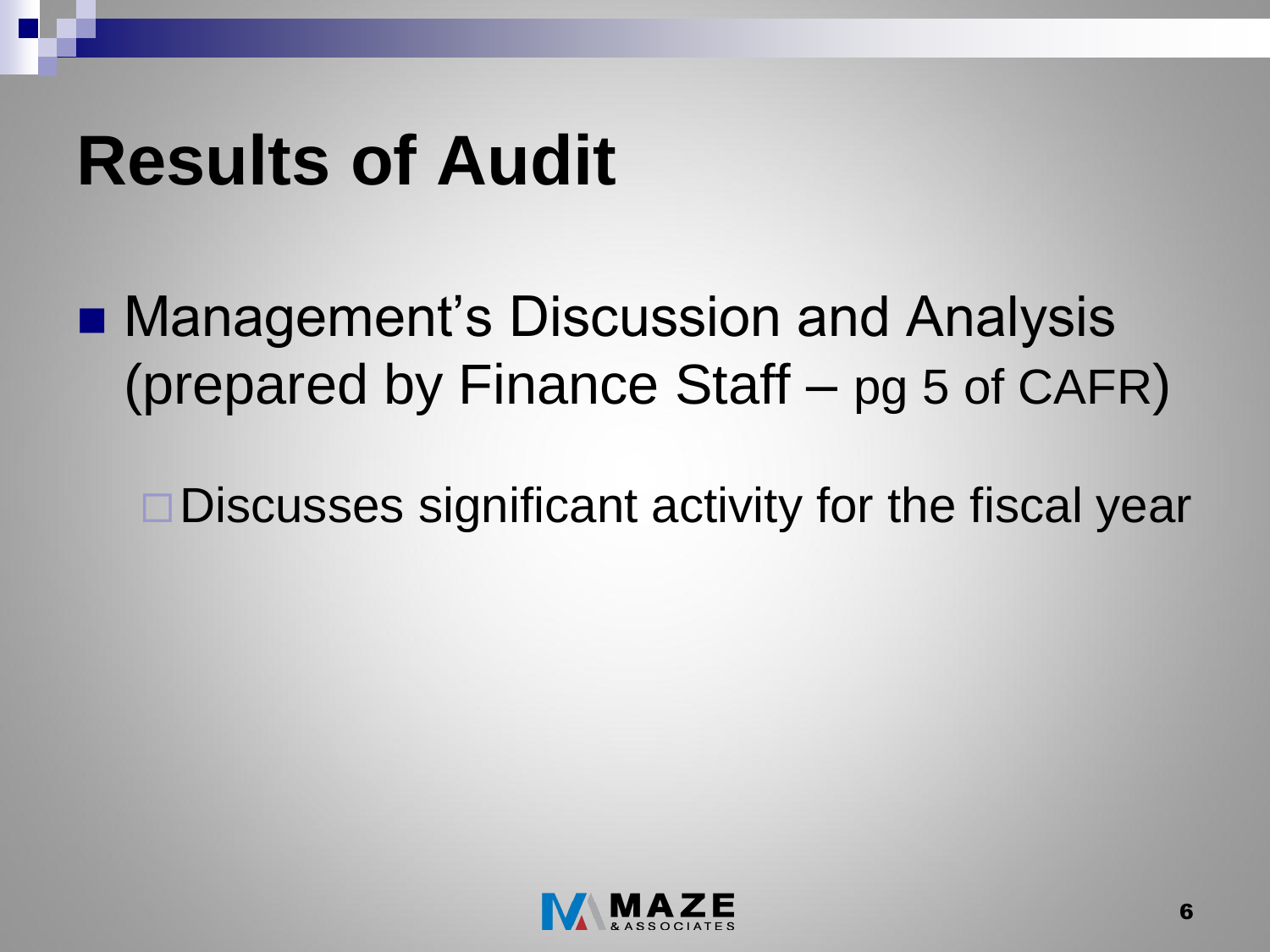■ Single Audit

Required when the City has federally funded expenditures of \$750,000 or more

**□ Total Federal Expenditures for the Fiscal Year** = \$5,734,363 over 16 programs (Pages 3-5)

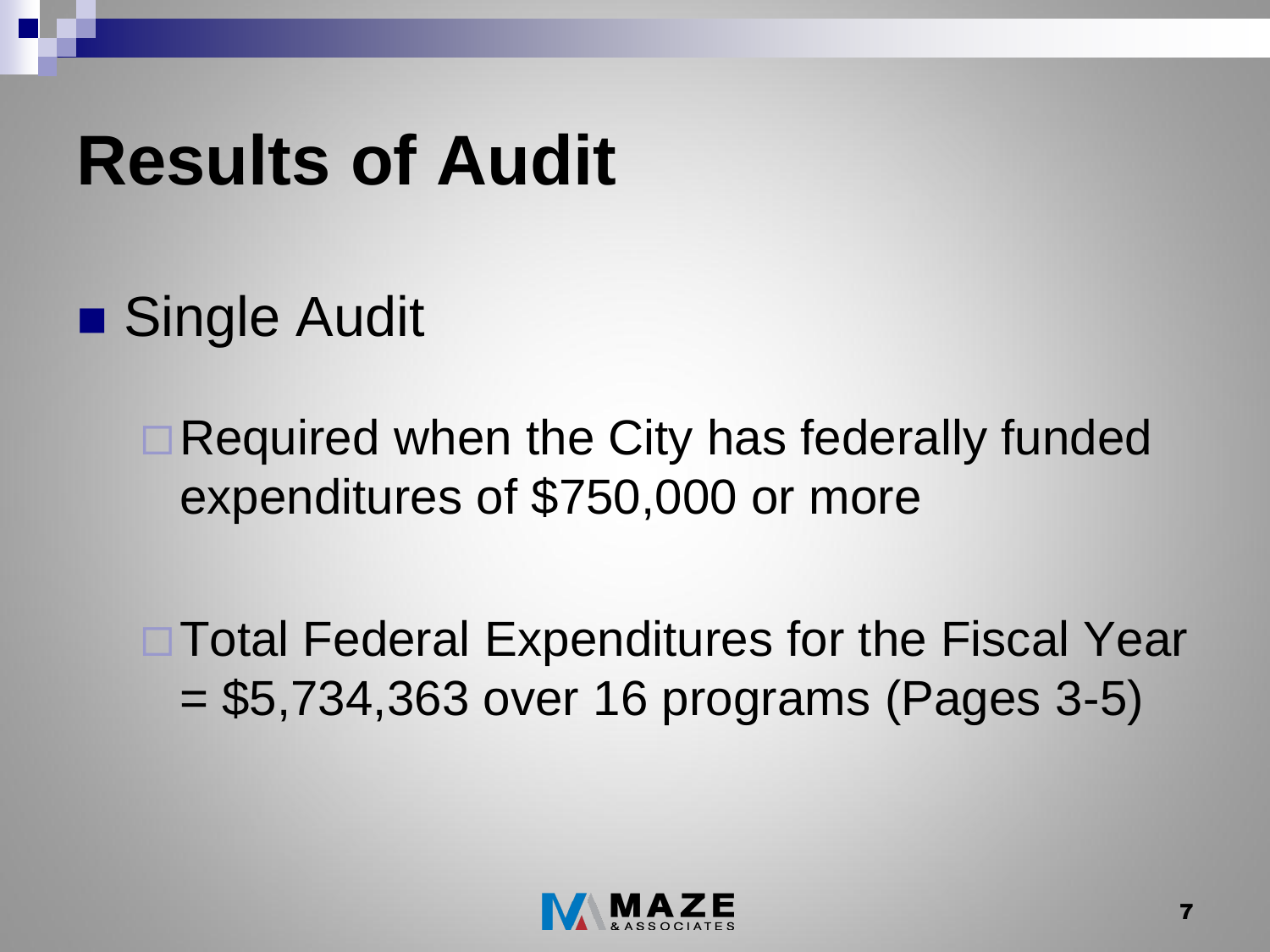- Single Audit
	- **□ Three Programs Tested for Compliance with** Program Requirements:
		- 14.218 Community Development Block Grants/Entitlement Grants
		- 66.818 Brownfields Assessment and Cleanup Cooperative Agreements
		- 97.036 Disaster Grants Public Assistance (Presidentially Declared Disasters)

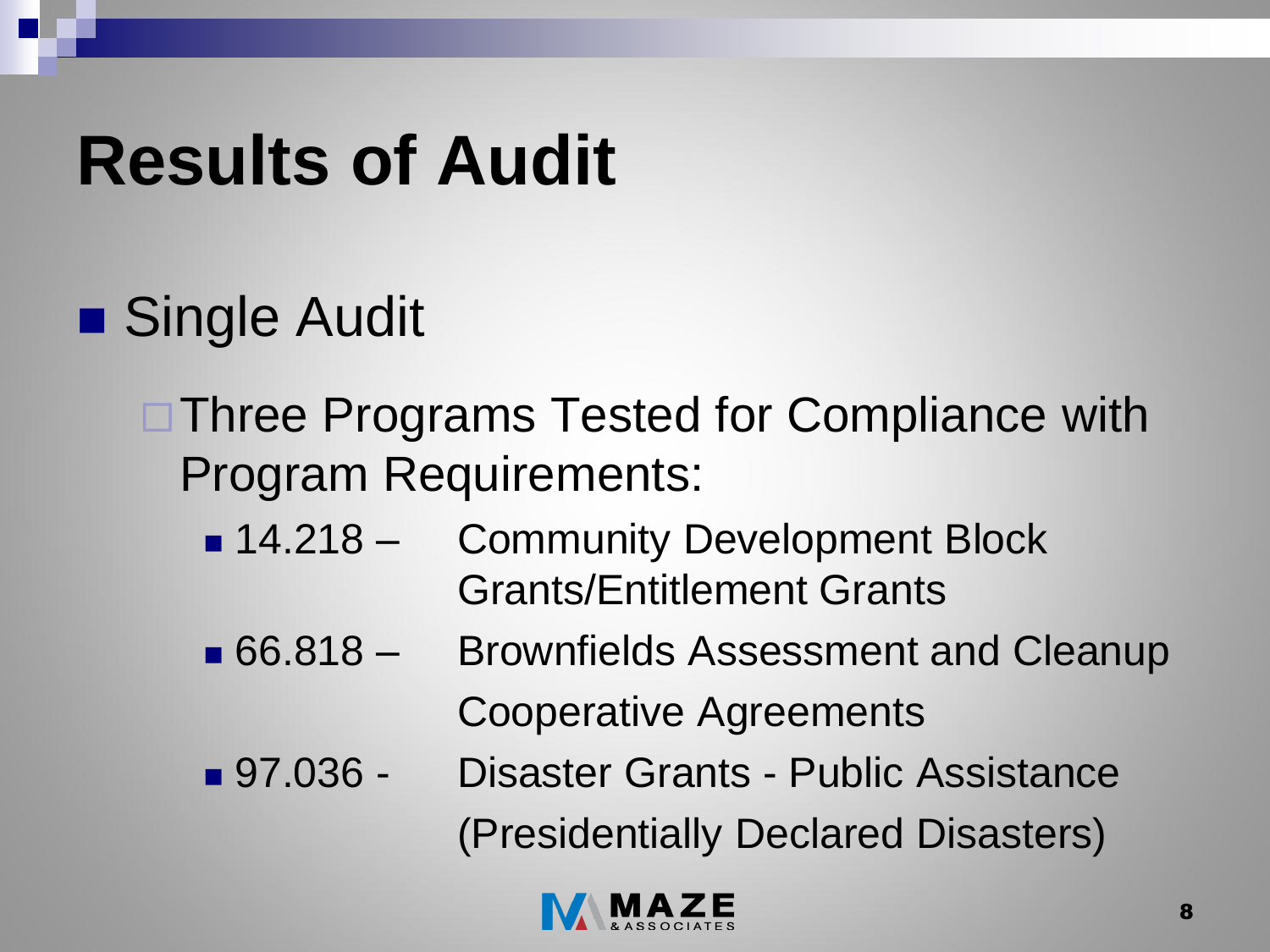- Single Audit
	- **□ Results of Testing** 
		- One compliance finding for two of the programs (14.218 and 66.818)

□ Timely Filing of SF-425 Federal Financial Report

■ One Single Audit-related exception discussed in the Memo on Internal Control #2019-04

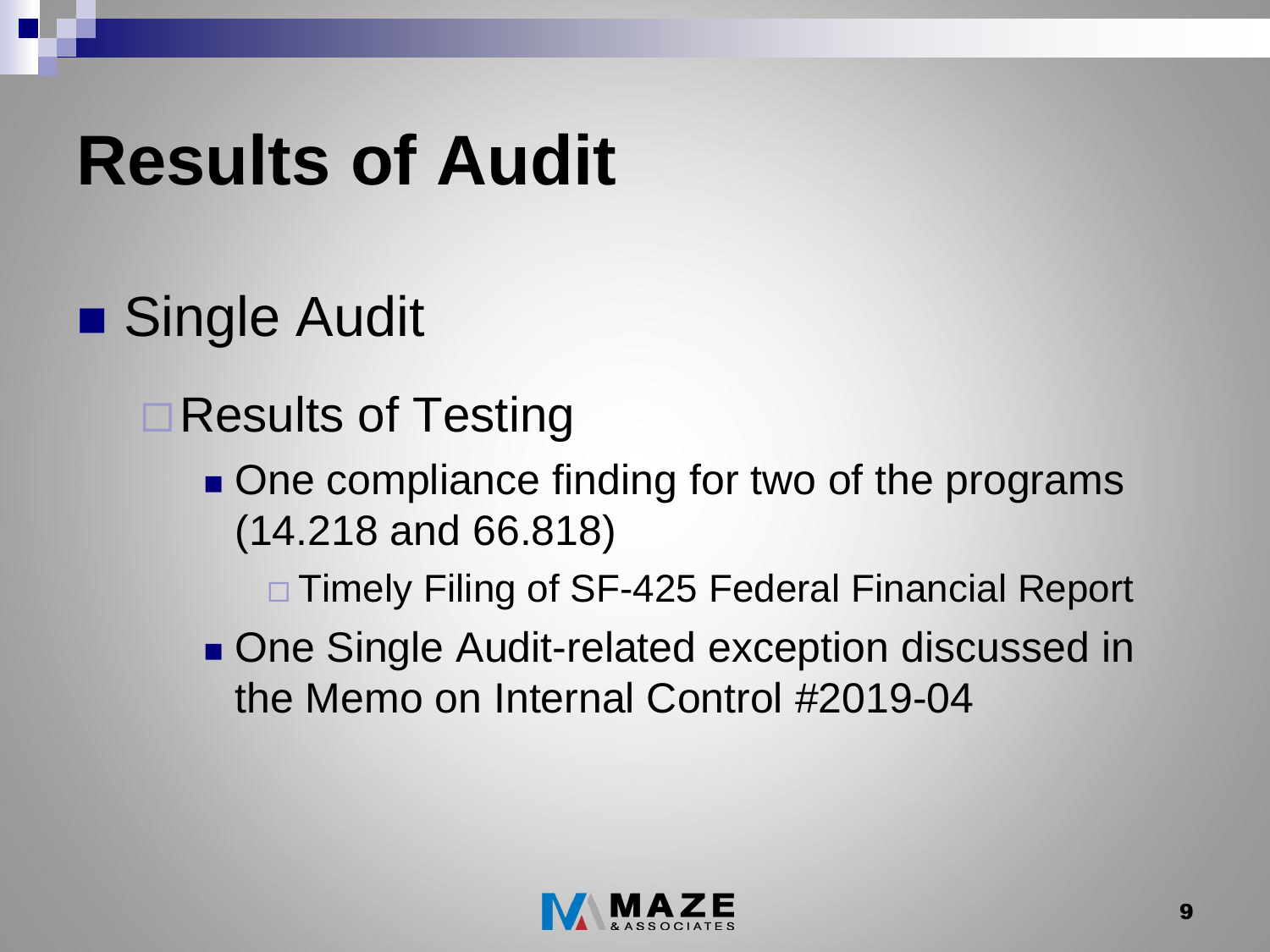#### ■ Memorandum on Internal Control

**□ Three possible categories for comments: Naterial Weakness** ■ Significant Deficiency **Other Matters** 

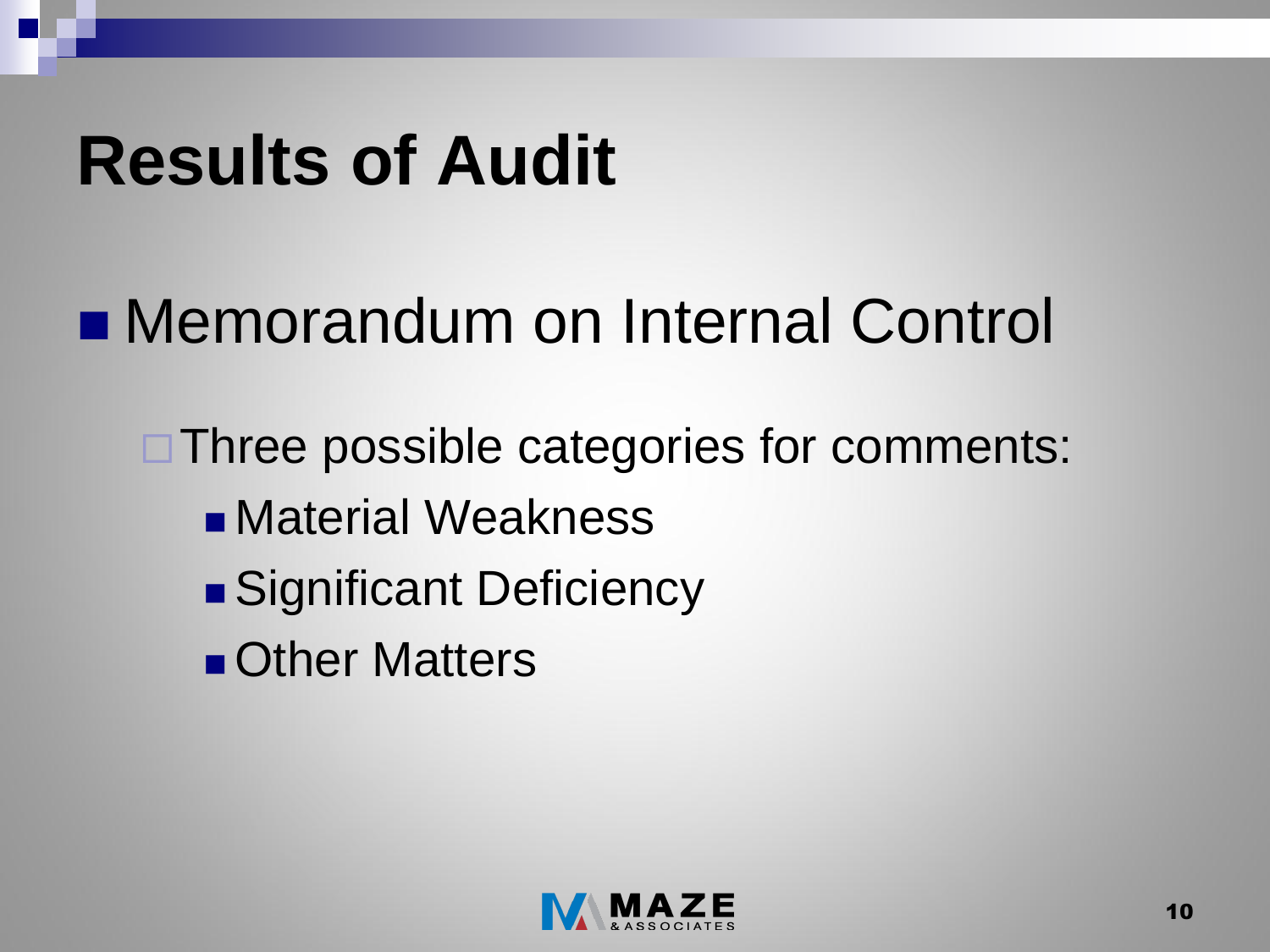**Nemorandum on Internal Control** □ Ten material weaknesses (CY and PY items) **□Fifteen significant deficiencies (CY and PY items) □Other matters (CY and PY items)** Other informational items Current status of prior matters ■ See the handout summarizing the comments

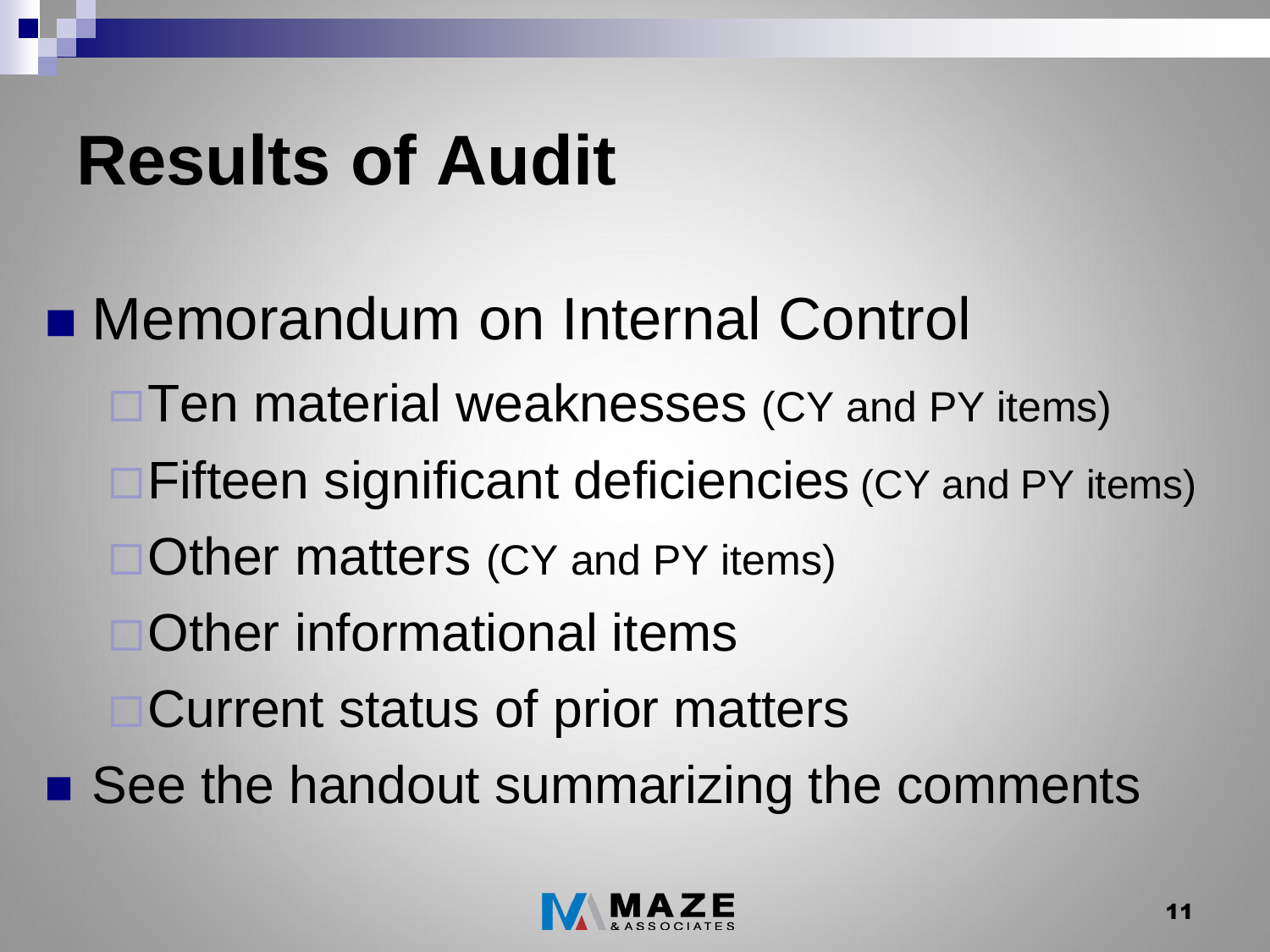- Required Communications
	- □ Changes in Accounting Policies GASB 88 (disclosure only)
	- Unusual Transactions
		- RHA temporary impairment of capital assets
		- Credit Risk
	- **□ Significant Accounting Estimates Include** 
		- **Pension and OPEB Liabilities and Related Def Outflows/Inflows**
		- **Fair Value of Investments and Swaps**
		- **Due from Developer**
		- **Depreciation**
		- **Exerces** Compensated Absences
		- **Claims Liabilities**

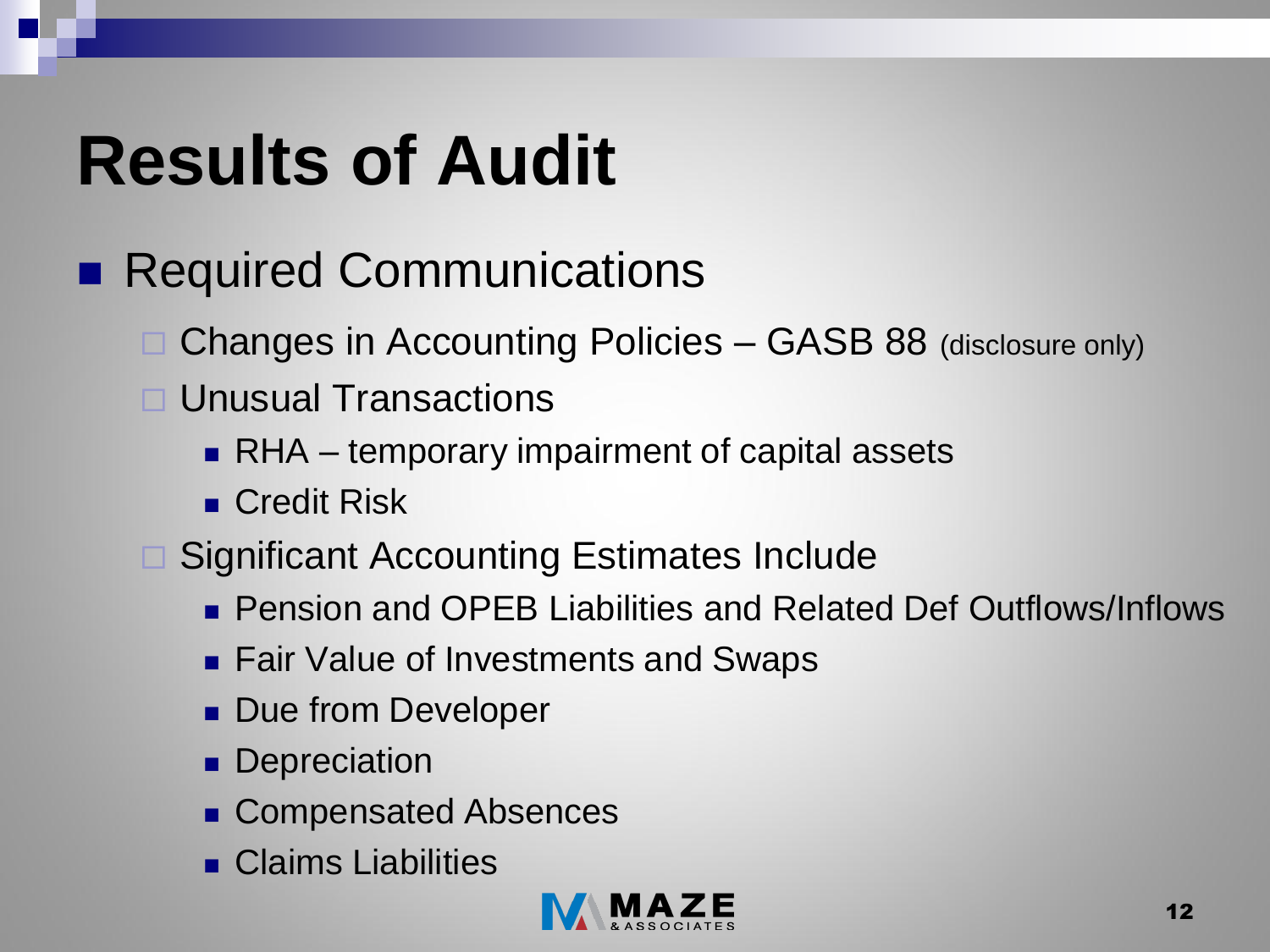■ Required Communications (Continued)

 $\Box$  No disagreements with management

□ No material adjustments, other than to record:

- **Capital asset activity**
- **RHA's prior year and current year closing entries**

No uncorrected misstatements to report (deemed trivial)

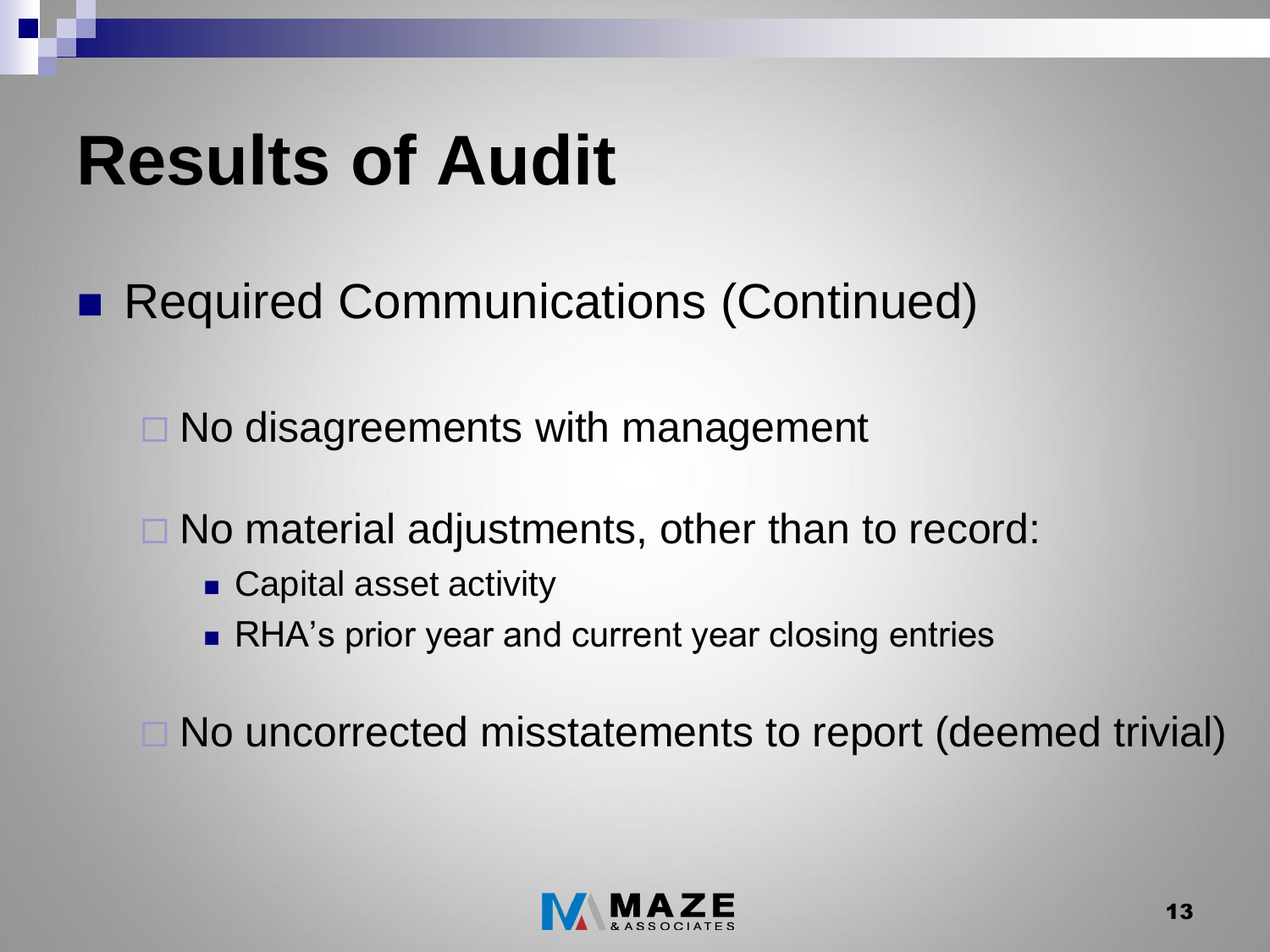#### **Net Position** – Last 5 Years

|                                                                                                                                   | <b>Fiscal Year Ended June 30</b> |                   |                    |                 |                    |  |
|-----------------------------------------------------------------------------------------------------------------------------------|----------------------------------|-------------------|--------------------|-----------------|--------------------|--|
|                                                                                                                                   | 2015 (e)                         | 2016              | 2017               | 2018(f)         | 2019               |  |
| <b>Governmental activities</b>                                                                                                    |                                  |                   |                    |                 |                    |  |
| Net investment in capital assets                                                                                                  | \$218,144,811                    | \$228,292,389     | \$233,619,046      | \$221,336,363   | \$211,717,676      |  |
| Restricted                                                                                                                        | 54,578,939                       | 70,322,707        | 76,810,440         | 87,380,363      | 93,157,922         |  |
| Unrestricted                                                                                                                      | (479,961,080)                    | (508,981,299)     | (504, 602, 583)    | (625,067,289)   | (644,341,826)      |  |
| Total governmental activities net position                                                                                        | (\$207,237,330)                  | (\$210, 366, 203) | (\$194, 173, 097)  | (\$316,350,563) | (\$339,466,228)    |  |
| <b>Business-type activities</b>                                                                                                   |                                  |                   |                    |                 |                    |  |
| Net investment in capital assets                                                                                                  | \$74,922,303                     | \$63,405,228      | \$71,000,240       | \$68,213,687    | \$52,161,380       |  |
| Restricted                                                                                                                        | 9,408,237                        | 9,008,038         | 9,441,288          | 9,514,522       | 9,440,965          |  |
| Unrestricted                                                                                                                      | (18, 432, 590)                   | (23, 382, 659)    | (24,096,174)       | (27,908,968)    | (8,644,683)        |  |
| Total business-type activities net position                                                                                       | \$65,897,950                     | \$49,030,607      | \$56,345,354       | \$49,819,241    | \$52,957,662       |  |
| Primary government                                                                                                                |                                  |                   |                    |                 |                    |  |
| Net investment in capital assets                                                                                                  | \$293,067,114                    | \$291,697,617     | \$304,619,286      | \$289,550,050   | \$263,879,056      |  |
| Restricted                                                                                                                        | 63,987,176                       | 79,330,745        | 86,251,728         | 96,894,885      | 102,598,887        |  |
| Unrestricted                                                                                                                      | (498,393,670)                    | (532, 363, 958)   | (528, 698, 757)    | (652, 976, 257) | (652,986,509)      |  |
| Total primary government net position                                                                                             | ( \$141, 339, 380)               | (\$161,335,596)   | $($ \$137,827,743) | (\$266,531,322) | ( \$286, 508, 566) |  |
| (e) The City implemented the provisions of GASB Statement No. 68 in fiscal year 2015. Years prior to 2015 have not been restated. |                                  |                   |                    |                 |                    |  |
| (f) The City implemented the provisions of GASB Statement No. 75 in fiscal year 2018. Years prior to 2018 have not been restated. |                                  |                   |                    |                 |                    |  |

Full schedule can be found on page 218 of the CAFR

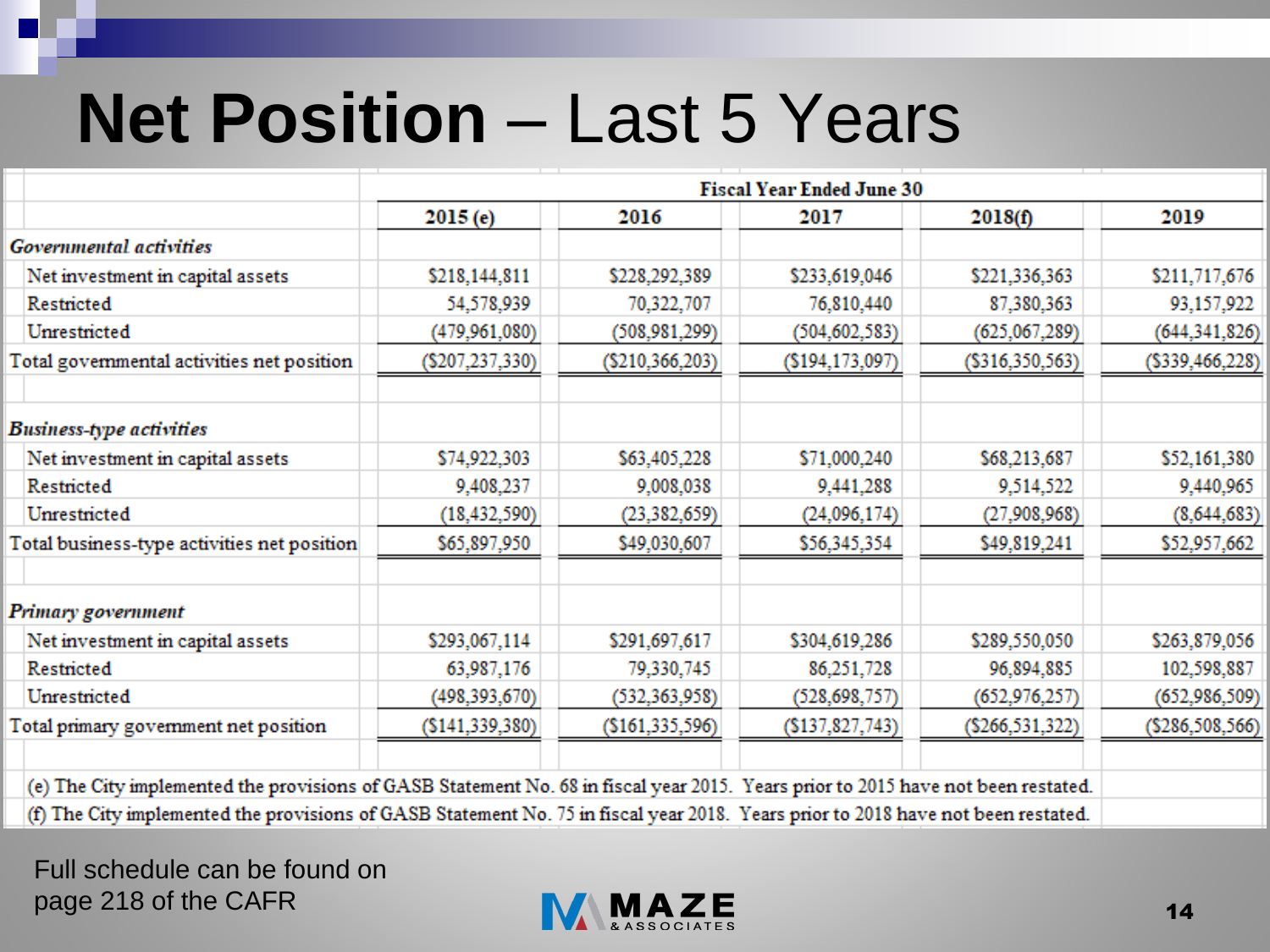#### **Fund Balance** – Last 5 Years

|                                    | <b>Fiscal Year Ended June 30</b> |              |                |              |              |  |
|------------------------------------|----------------------------------|--------------|----------------|--------------|--------------|--|
|                                    | 2015                             | 2016         | 2017           | 2018         | 2019         |  |
| General Fund                       |                                  |              |                |              |              |  |
| Nonspendable                       | \$18,708,682                     | \$18,404,669 | \$15,697,680   | \$17,967,653 | \$17,170,714 |  |
| Assigned                           | 23,934                           | 4,460        | 10,013         | 72,506       | 63,180       |  |
| Unassigned                         | 9,949,120                        | 10,988,266   | 19,709,197     | 17,590,764   | 19,534,660   |  |
| Total General Fund                 | \$28,681,736                     | \$29,397,395 | \$35,416,890   | \$35,630,923 | \$36,768,554 |  |
| All Other Governmental Funds       |                                  |              |                |              |              |  |
| Nonspendable                       | \$484                            | \$550        |                |              |              |  |
| Restricted                         | 41,017,602                       | 53,752,247   | \$56,052,014   | \$64,125,353 | \$72,865,392 |  |
| Assigned                           | 430,083                          | 431,867      | 782,617        | 43,906       | 44,602       |  |
| Unassigned                         | (9,755,130)                      | (13,824,433) | (12, 190, 388) | (8,939,781)  | (5,403,755)  |  |
| Total all other governmental funds | \$31,693,039                     | \$40,360,231 | \$44,644,243   | \$55,229,478 | \$67,506,239 |  |
|                                    |                                  |              |                |              |              |  |